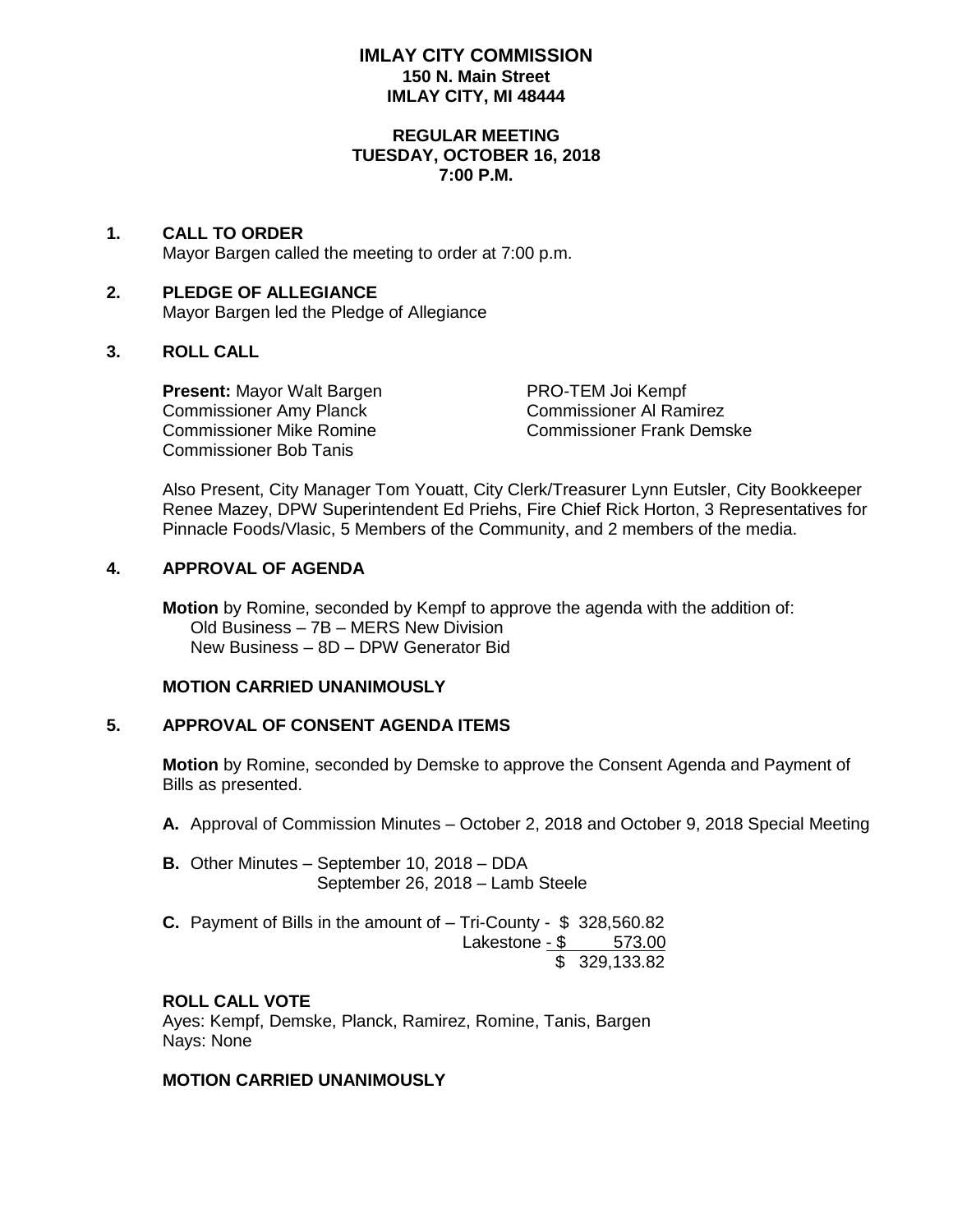# **6. CITIZENS FROM THE FLOOR**

Allen Rosenbalm – Expressed his appreciation for service to the City to the outgoing board members: City Mayor Walt Bargen, Commissioner Amy Planck, and Commissioner Bob Tanis.

Tim Wagner – New Plant Manager for Vlasic – Asked the Board to postpone the vote on the new water/sewer rates for Vlasic to give them additional time to review the rate proposals and meet with GLWA.

Doug Donnell – Vlasic Legal Advisor – Asked the Board to postpone the vote on the new water/sewer rates for Vlasic. They have had meetings with the City's DPW Superintendent and the City Manager which has given them a better understanding of the peak hours. They would like additional time to review the proposed increases provided by Stantec. Ian Kempf – The City won the Law suit

# **7. OLD BUSINESS**

## **A. Proposed Water & Sewer Rate Increase**

City Manager Tom Youatt has reviewed the proposed Water/Sewer Rate Increases recommended for Vlasic from Stantec and states that Vlasic has requested additional information. Youatt is recommending that the City approve the Rate increases to the City Residents and Businesses as follows and to postpone the rate increases to Vlasic. A Special Meeting will be held in the next two weeks to approve rate increases for Vlasic.

Residents will see an increase of 9% Water and 9% Sewer These rate increases are effective retroactively to September 1, 2018

**Motion** by Romine, seconded by Kempf to approve the Increase of Water & Sewer Rates to the City Residents and Businesses with the retroactive date of September 1, 2018 as presented.

### **ROLL CALL VOTE**

Ayes: Demski, Planck, Ramirez, Romine, Tanis, Kempf, Bargen Nays: None

## **MOTION CARRIED UNANIMOUSLY**

**Motion** by Romine, seconded by Kempf to postpone the rate increases to Vlasic as presented.

## **MOTION CARRIED UNANIMOUSLY**

#### **B. MERS New Division**

City Manager Tom Youatt stated that per his contract, his contribution to the MERS plan would be 3% rather than the 3.5% the City Employees are contributing. MERS needed to divide the plan into two Divisions to accommodate State Regulations. Youatt's contributions would be placed in a separate account. Youatt would also like to authorize Mayor Walt Bargen to sign the new agreement with MERS.

**Motion** by Romine, seconded by Kempf to approve the new agreement from MERS and authorize Mayor Walt Bargen to sign the new agreement as presented.

### **ROLL CALL VOTE**

Ayes: Kempf, Planck, Ramirez, Romine, Tanis, Bargen Nays: None

#### **MOTION CARRIED UNANIMOUSLY**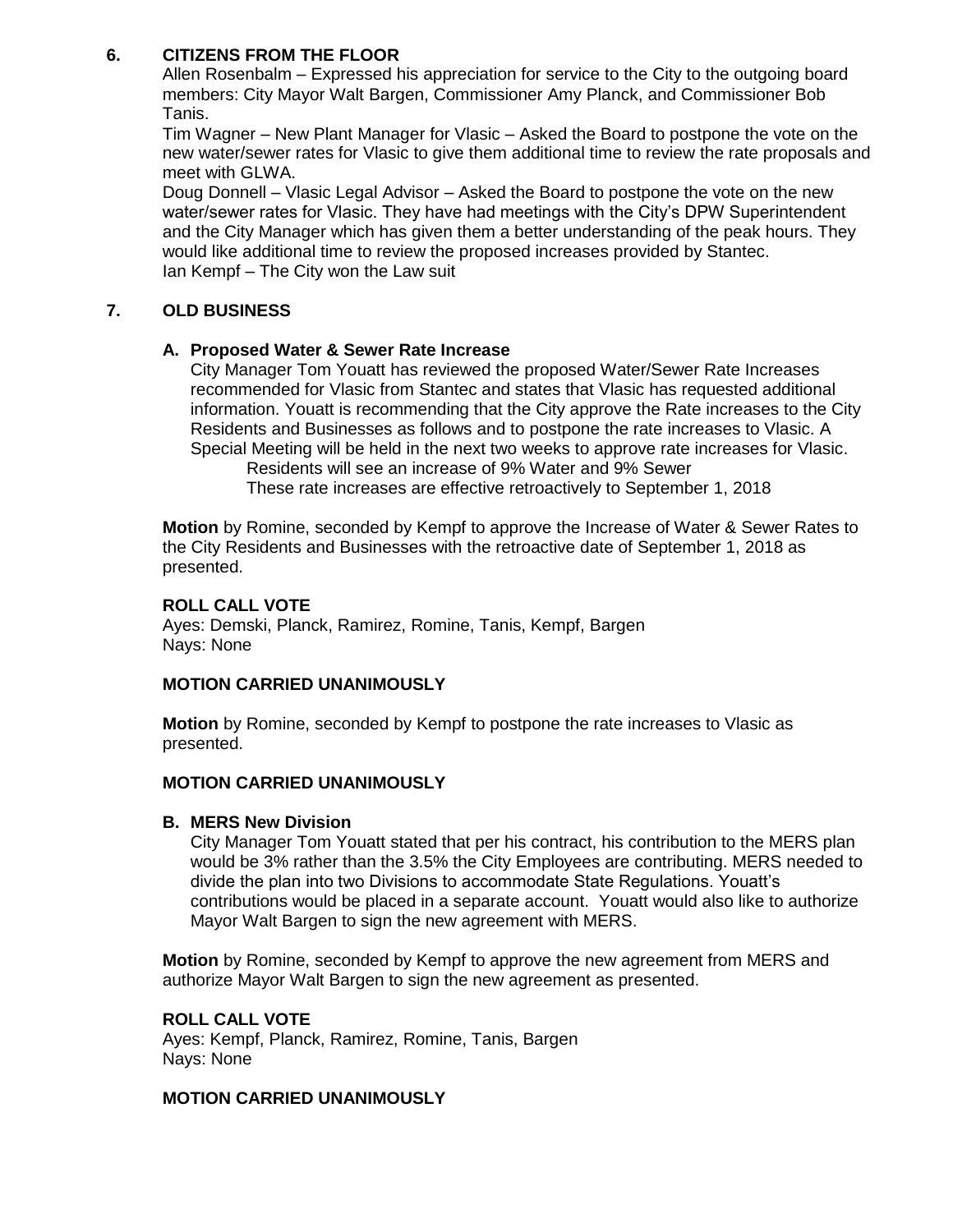#### **8. NEW BUSINESS**

#### **A. Water Meter Purchase**

City Manager Youatt presented the proposal for 200 water meter reading units. Youatt stated that the new units will make the billing of water more efficient.

**Motion** by Romine, seconded by Planck to approve the proposal from Etna Supply for the purchase of 200 water meter reading units at the cost of \$ 30,000.00 as presented.

#### **ROLL CALL VOTE**

Ayes: Ramirez, Romine, Tanis, Kempf, Demske, Planck, Bargen Nays: None

#### **MOTION CARRIED UNANIMOUSLY**

#### **B. Water Proposal – DeShano Assisted Living**

City Manager Tom Youatt presented a letter from the Spicer Group asking to award the water main portion of the project be awarded to Northwest Earth Movers. The contract is in the amount is \$47,345.00. DeShano will pay the City for the work.

**Motion** by Romine, seconded by Demske to award the water main project for the DeShano Assisted Living Facility to Northwest Earth Movers in the amount of \$47,345.00 as presented.

#### **ROLL CALL VOTE**

Ayes: Planck, Ramirez, Romine, Tanis, Kempf, Demske, Bargen Nays: None

#### **MOTION CARRIED UNANIMOUSLY**

#### **C. Bid Tab – DPW Truck**

City Manager Tom Youatt presented the four Bids for the 2002 Silverado DPW Truck as follows:

| Michael Justice | \$500.00   |
|-----------------|------------|
| Jerry Pewinski  | \$1,025.00 |
| Mark Hoeksema   | \$400.00   |
| Renee Mazey     | \$525.00   |

**Motion** by Planck, seconded by Kempf to sell the 2002 Silverado DPW Truck to the highest bidder, Jerry Pewinski, in the amount of \$1025.00 as presented.

#### **ROLL CALL VOTE**

Ayes: Romine, Tanis, Kempf, Demske, Planck, Ramirez, Bargen Nays: None

#### **MOTION CARRIED UNANIMOUSLY**